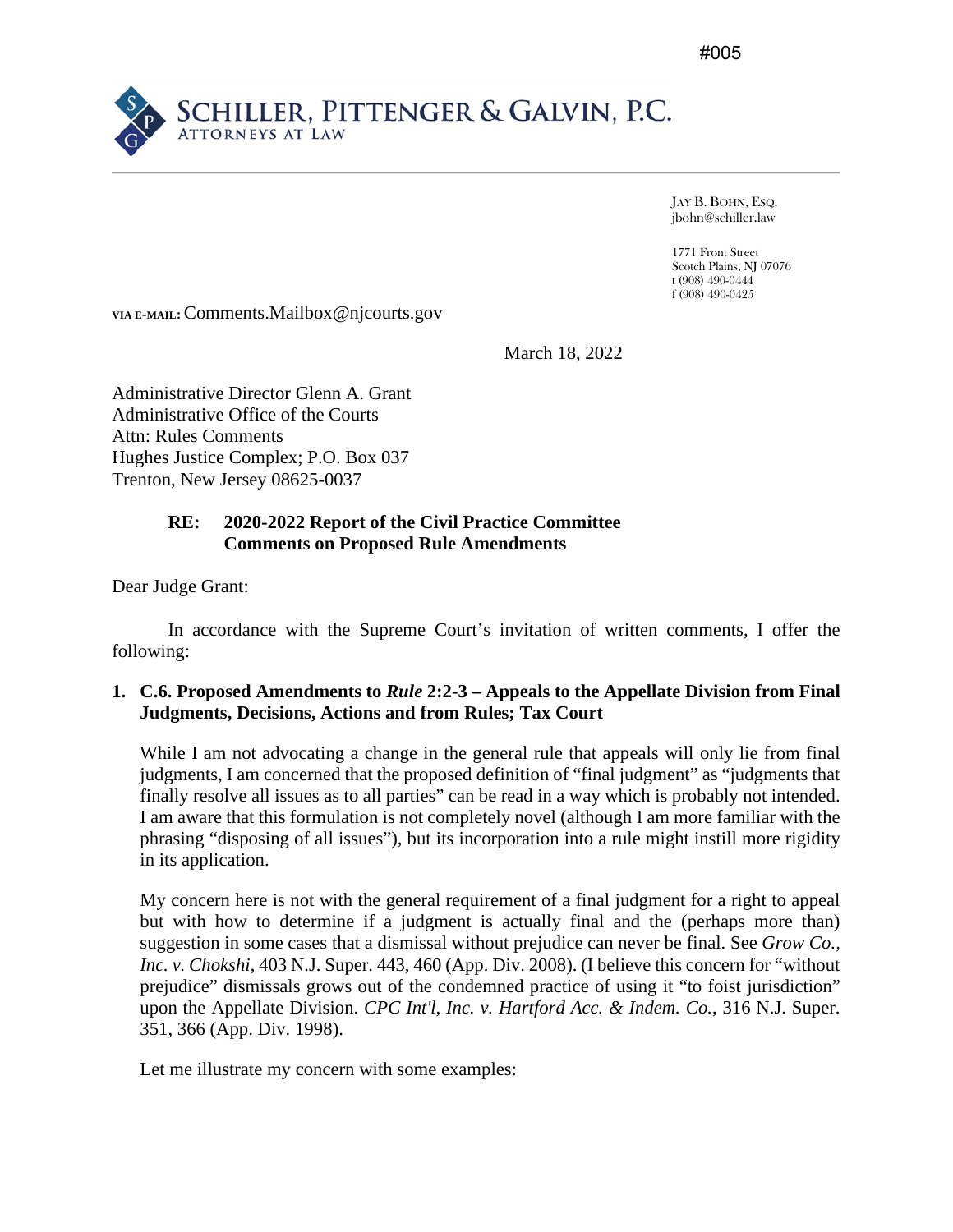

- a. In a multi-defendant case, it is possible that the plaintiff will not be able to secure service of process on all defendants and the matter will eventually be dismissed without prejudice as to those defendants. When the matter is resolved as to the defendants who were served and a party appeals, the clerk's office may assert that the dismissal without prejudice of even one unserved defendant means that the judgment is not final as a result of the inflexible view that a "without prejudice" dismissal" is never "final."
- b. Similarly, the proposed rule speaks of "resolv[ing] all issues." In some cases, of course, certain issues may not be "resolved" by an actual decision but by a determination that they are moot. Similarly, there is the judicial preference to avoid a decision on constitutional claims if a case may be resolved on another basis.
- c. In *Printing Mart-Morristown v. Sharp Electronics Corp.*, 116 N.J. 739, 772 (1989), the Supreme Court teaches that a dismissal for failure to state a claim "barring any other impediment such as a statute of limitations . . . should be without prejudice to a plaintiff's filing of an amended complaint."

As a consequence, not only will a party aggrieved by the judgment not be able to appeal therefrom, but also the party in whose favor judgment was entered will not have the repose available from a final judgment because the time to appeal never actually starts to run.

In summary, while it may be a good rule of thumb, I do not believe that the formulation "finally resolve all issues as to all parties" will be a good definition of those trial court orders that should be subject to an appeal of right, especially if a "without prejudice" dismissal becomes a bright line indicator of non-finality.

### **2. C.7. Proposed Amendments to** *Rule* **2:3-3 - Joint and Several Appeals**

I have two concerns about this proposed amendment.

First, the subject matter of proposed *Rule* 2:3-3(b) is distinct from the subject matter of the current rule, proposed to be re-codified as *Rule* 2:3-3(a), and the caption of the *Rule* will not adequately describe it if the addition is made. The rule will thus be difficult to find by reviewing a table of contents.

Second, I believe that the obligation proposed to be imposed is, or should be, addressed in connection with the case information statement, which makes such an inquiry and must be updated under *Rule* 2:5-1(e)(2) (proposed to be amended as *Rule* 2:5-1(h)(2)).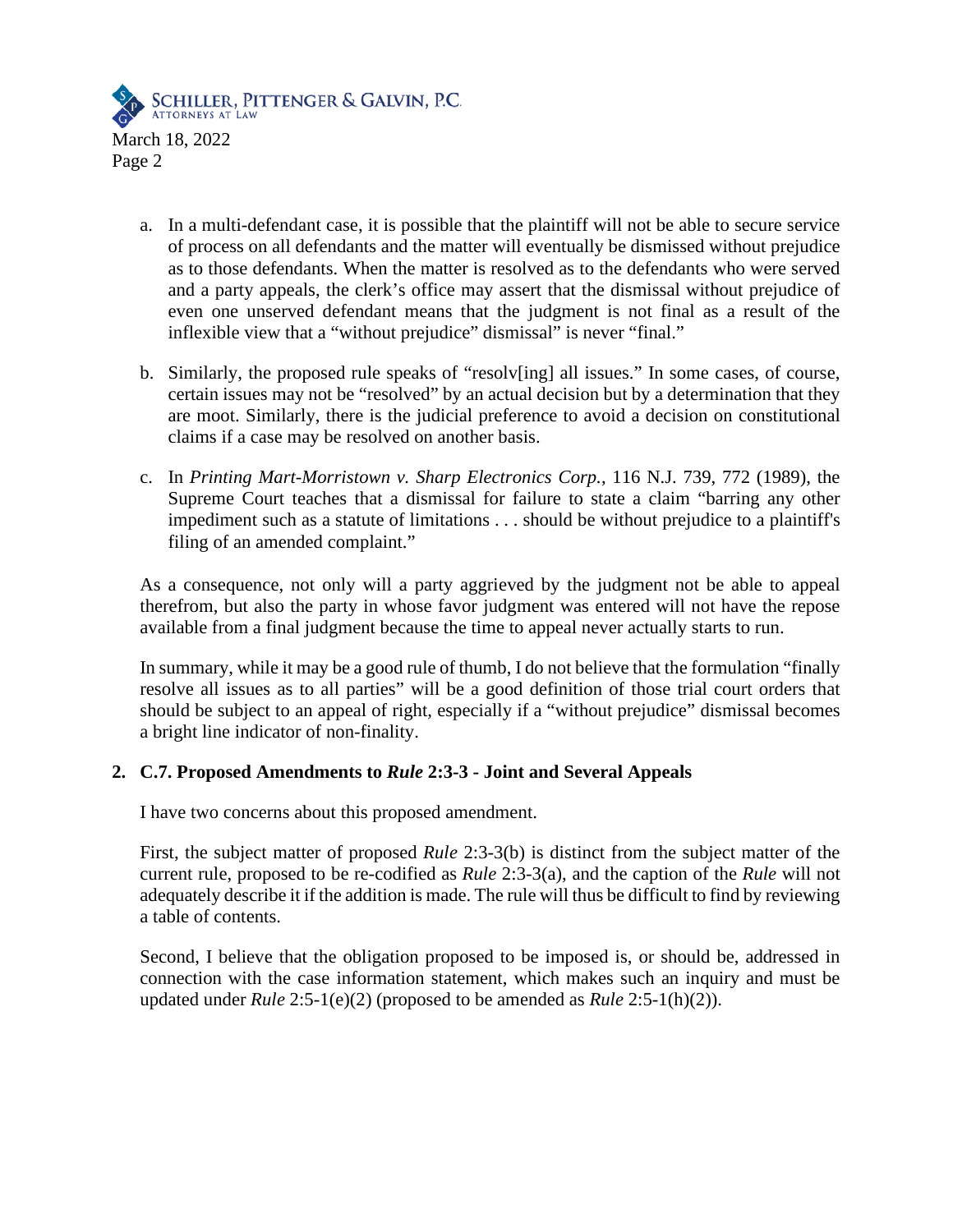

# **3. C.9. Proposed Amendments to Rule 2:5-1 – Notice of Appeal; Order in Lieu Thereof; Case Information Statement**

- a. I note that proposed Rule 2:5-1(a) provides for the filing of the notice of appeal in the court from which the appeal is taken. This is a significant change and neither the change itself nor the reasons for it are even mentioned in the rather brief narrative on page 30 of the report. Without knowing why this significant change is proposed, it is difficult to comment favorably on it. Will the Appellate Division clerk's office still address issues with the filing of the appeal? Is it the intent of this amendment that attorneys will use eCourts Civil, for example, to upload the appeal documents? Will trial court-level e-filing functionality be modified to produce the system-generated documents as eCourts Appellate currently does?
- b. As a minor matter, I note that if recommendation C.10 is adopted eliminating the deposit for costs, the reference thereto in proposed Rule 2:5-1(f)(4) should be eliminated.
- c. Proposed Rule  $2:5-1(g)(1)$  requires that the transcript request be e-mailed to an identified Judiciary e-mail.
	- i. If the appeal is filed via eCourts, the system should automatically route a copy of the transcript request to the correct office, that then becomes a matter internal to the Judiciary and does not need to be reflected in a court rule.
	- ii. The same sentence provides for service of the request upon other officers for appeals from the Tax Court, municipal courts, or administrative agencies. Are these service requirements in addition to or in lieu of the Appellate Division transcript office?

## **4. C.10. Proposed Amendments to** *Rule* **2:5-2 – Deposits for Costs; Application for Dismissal for Default**

I heartily concur with the proposed deletion. I further suggest that upon the effectiveness of the rule amendment the Court, enter an administrative order for the refund of all deposits still held, with the possible exception of those cases where an application for costs is pending.

# **5. C. 11. Proposed Amendments to Rule 2:5-3 – Preparation and Filing of Transcript; Statement of Proceedings; Prescribed Transcript Request Form**

Proposed Rule 2:5-6(d)(1) requires the deposit of "either the estimated cost of the transcript as determined by the court reporter, clerk or agency, or the sum of \$ 500.00 for each day or fraction thereof of trial or hearing" but does not specify who decides which alternative governs. It also requires that the deposit be made "at the time of making the request." It has been my experience in filing appeals on eCourts Appellate that payment is not made during the computer session when the appeal is filed, but afterwards when the transcript office arranges for a transcriber who will be the one to contact me with the deposit requirement.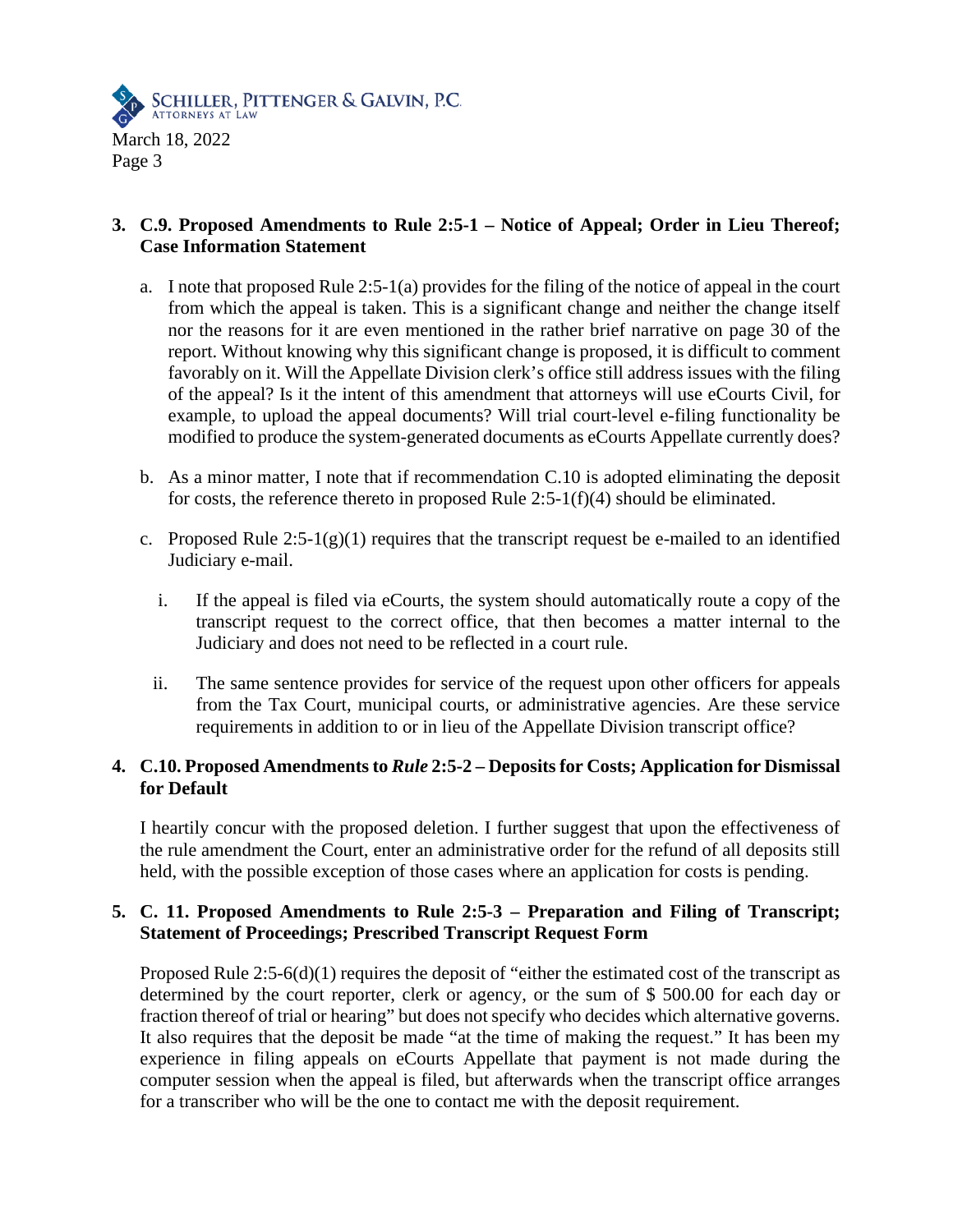

# **6. C. 13. Proposed Amendments to Rule 2:5-6 – Appeals from Interlocutory Orders, Decisions and Actions and Proposed Amendments to Rule 2:11-2 – Determination of Appeal on Motion for Leave to Appeal**

- a. I note that proposed Rule 2:5-3(b) requires only a notice of motion. I presume that the notice of motion must be accompanied at least by a brief in accordance with proposed Rule  $2:5-3(g)$ .
- b. It appears to me that there is a word or words missing at the beginning of proposed Rule  $2:5-6(c)(3)$ , which I presume would specify that the motion which will toll the time to apply for leave to appeal is one for reconsideration.

## **7. C. 14. Proposed New Rule 2:5-7 – Electronic Filing in the Appellate Division**

One of the significant advantages of the e-filing of briefs and appendices is that these documents do not actually have to be printed until the clerk's office has reviewed and approved them as to formal compliance with the rules, eliminating the waster of paper and postage when hard copies are rejected. Upon the acceptance of a brief and appendix, the filer then prints three hard copies for submission to the court. The other parties to the appeal will have already been served via e-Courts Appellate. Proposed Rule 2:5-7(e)(1) (which implies that self-represented litigants who do provide the clerk's office with an email address can also be served via eCourts Appellate (which inference should be made explicit)) reminds us that such litigants who do not provide the clerk's office with an e-mail address must be served via the conventional rules. I suggest that the service requirement should only apply to the "final" clerk-approved version of the brief and appendix (three physical copies of which are sent to the court) and the service should take place when the three hard copies are sent to the court.

# **8. C. 15. Proposed Amendments to Rule 2:6-1 – Preparation of Appellant's Appendix; Joint Appendix; Contents**

- a. I am not convinced of the need to mandate a joint appendix.
- b. The words "receipt of" are unnecessarily repeated in the first sentence proposed to be added to  $2:6-1(a)(2)$ .
- c. Depending upon counsel's familiarity with the case (appellate counsel may not have been trial counsel) 14 days after receipt of transcripts may be insufficient to have determined that parts of the record to be included in appellant's appendix let alone prepare a list of the issues to be presented for review.
- d. At present the appellant is required to include "such parts [of the record] as the appellant should reasonably assume will be relied upon by the respondent in meeting the issues raised." If acrimony between counsel results in the appellant's omission of material that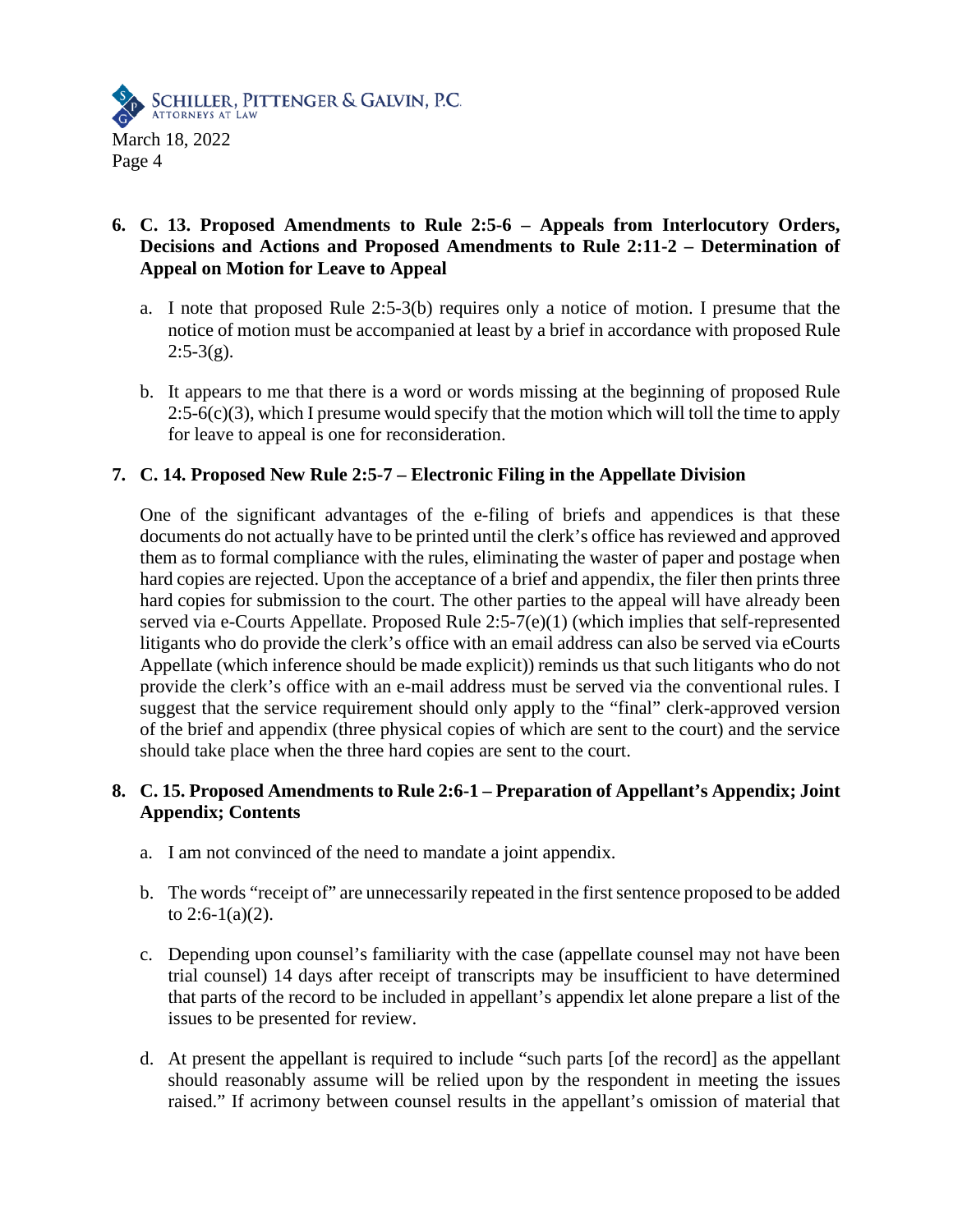

should be included, it is easy enough for the respondent to include the material in a responding appendix and if really vexed, apply for costs. Under the proposed rule, the respondent might designate "everything" (even though the rule would prohibit unnecessary designation). The appellant can object, in which case the respondent must pay the "cost" (how is that determined?). I have not had experience with truly large records (I think three volumes is about the most I have had to prepare) and the greater cost is compiling and assembling the appendix, rather than its reproduction.

- e. In proposed Rule 2:6-1(c)(2), I believe the intention is to prohibit the inclusion of transcripts of proceedings other than in the tribunal from which the appeal is taken. If that is correct, then the word "not" should be inserted between "are" and "to" in the final phrase.
- f. Proposed Rule 2:6-1(f) mandates the inclusion of unpublished opinions in a separate volume.
	- i. The report's narrative does not explain why this change is suggested.
	- ii. The proponent of an unpublished opinion often includes it in a certification, perhaps with other exhibits. The proposed rule would require that the certification be reproduced in separate volumes.
- iii. If the proponent of an unpublished opinion does not provide a copy (I know it is required, but sometimes they do not), the appellant may not even have a copy.
- iv. If there is only one or just a few unpublished decisions cited, this separate volume may be very small.
- g. While not directly pertinent to the proposed rule changes but relevant to the required and prohibited contents of an appendix, I would like to suggest that the statement of material facts required by Rule 4:46-2 should be a captioned document separate from the brief submitted in support of a summary judgment motion. Although motion briefs are not permitted in an appendix, the statement of material facts would have to be included.

### **9. C. 16. Proposed Amendments to Rule 2:6-2 – Contents of Appellant's Brief**

While strictly speaking not part of the proposed rule, I would suggest that Rules 2:6-4 and 2:6- 5 be modified to state explicitly that the parenthetical information required in the point heading by Rules  $2:6-2(a)(1)$  and  $2:6-2(a)(6)$  (proposed to be moved to  $2:6-2(a)(7)$ ) either is or is not required in responding and reply briefs.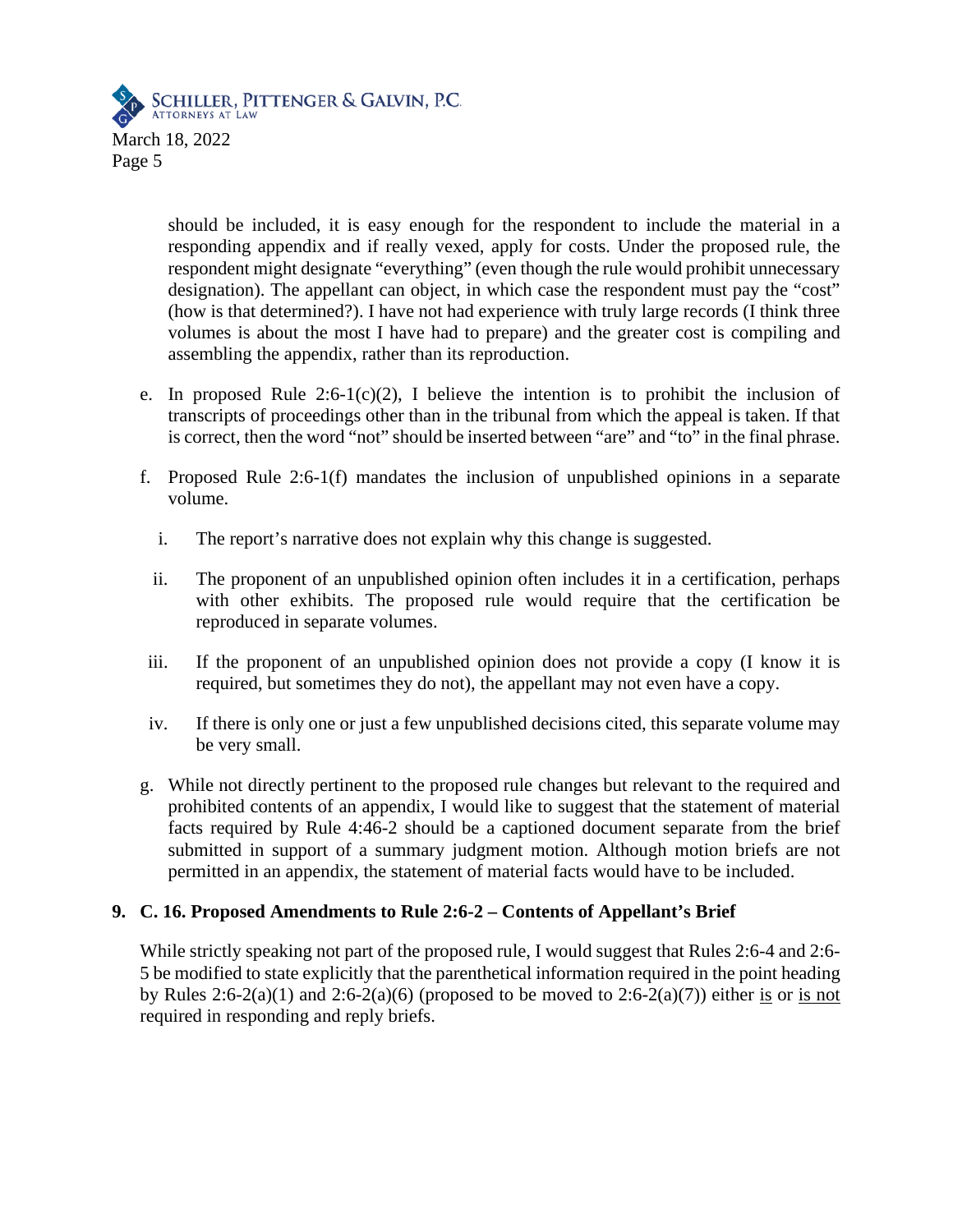

### **10. C. 18. Proposed Amendments to Rule 2:6-7 – Length of Briefs**

- a. No doubt many briefs are overly long because of repetition, inadequate editing, or a writing style that is simply overly verbose. I believe that I am usually able to present my arguments in a concise fashion, and, accordingly, I have rarely, if ever, felt the need to come close to the page limits specified in the rule. However, there is always the prospect that I may have to do so and therefore I share the "general aversion to page limits" referenced on page 89.
- b. The page limit should not apply to the table of transcripts proposed to be required by Rule  $2:6-2(a)(2)(D)$
- c. The proposed rule does not appear to provide for an application to exceed the page limits for a subsequent brief. While often a reply brief can be significantly shorter than an initial brief, there are occasions when opposition to a tersely presented argument must be wordier than that argument itself. Further, as an appellate court may affirm a judgment on any ground supported by the record, a respondent is permitted to argue for affirmance of the decision below on grounds other than those cited by the lower court. See e.g., *Chimes v. Oritani Motor Hotel, Inc.*, 195 N.J. Super. 435, 443 (App. Div. 1984). Therefore, the respondent's brief may properly address matters outside the appellant's brief to which the appellant must reply.

## **11. C. 20. Proposed Amendments to** *Rule* **2:6-11 – Time for Serving and Filing Briefs; Appendices; Transcript; Other Permissible Submissions**

Rule 2:6-11(f) presently requires the appellant or respondent to advise the court by letter of any change in the placement status of the child in Division of Child Protection and Permanency matters. The proposal would renumber certain paragraphs and the substance of paragraph (f) would be redesignated as  $(d)(3)$ . However, the appeals subject to this requirement would be expanded from those arising from the Division of Child Protection and Permanency to all matters "involving children." The narrative preceding the proposed change (page 94) does not indicate that there is any intention to broaden the scope of matters in which the obligation arises. If the intention is not to broaden that scope, the reference to the Division of Child Protection and Permanency should be retained. If the intention is to broaden the obligation, more clarity as to that intention is needed. The term "involving" is vague. An appeal from a custody or child support determination would certainly "involve" children as would any case in which a minor is a party. Further, the term "children" itself may not be the appropriate word if the concern is for minors. After all, we are all "children" of our parents no matter our age.

### **12. C. 21. Proposed Amendments to** *Rule* **2:7 – Appeals By Indigent Persons**

I have two concerns about this proposed amendment.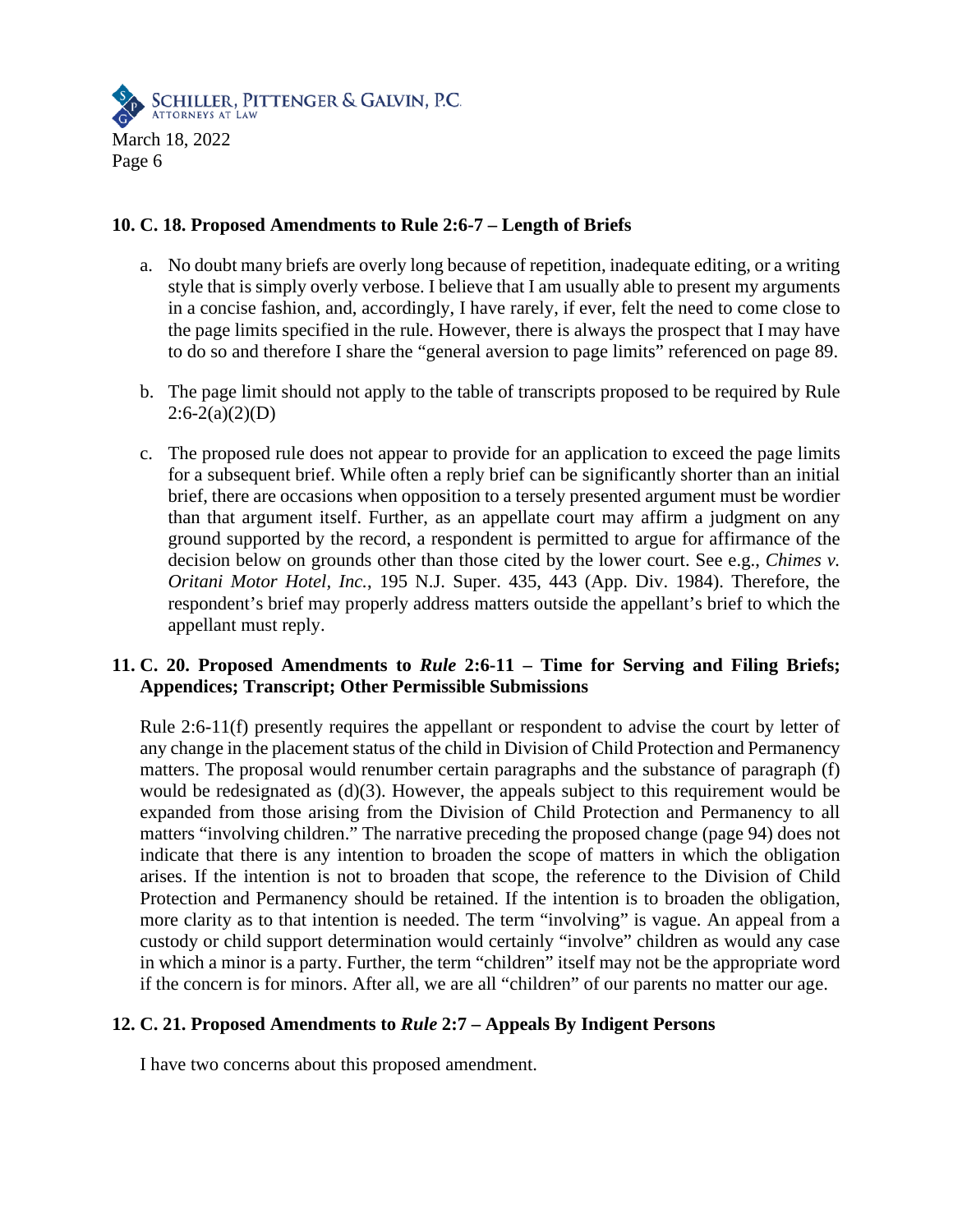

- a. First and most important, there is no explicit requirement that appellant claiming indigency must serve a copy of the petition (or even notice that such a petition has been filed) upon the other parties to the matter. The issue is not whether the other parties should be able to object to the petition (as to which I am agnostic at this time) but that the rule proposal requires that the filing of the petition within the time to take the appeal renders the appeal itself timely. There is no time limit either for the trial court to act on the petition or for the appellant to file a notice of appeal following approval of the petition. The other parties to the matter would not know if the matter will be appealed or not. I suggest that the petition should be filed with the notice of appeal (much like the case information statement and transcript request form) and at least notice of the application be served on all other parties with those papers.
- b. Second, I do not understand why in court appeals the petition would first be reviewed by the trial court (with the possibility of review by the Appellate Division), but in administrative agency appeals it would be decided by the Appellate Division in the first instance. If the Appellate Division is going to have the machinery in place to review such a petition for one class of cases, it makes sense to me to have all such petitions reviewed there. How many potential appellants rejected by the trial court would not take advantage of the opportunity to have that action reviewed?

If my first suggestion is found to be meritorious but not the second, the Appellate Division clerk's office could refer petitions to the appropriate trial court upon the filing of the appeal.

### **13. C. 22. Proposed Amendments to Rule 2:8-1 – Motions**

- a. Some, but certainly not all, motions in the Appellate Division can be expected to rely on matters that were not part of the record below, for example, a request for extension of time or to supplement the record. I would normally expect to supply such facts via a certification, but the proposed rule does not appear to contemplate such a document. Instead, it requires an appendix, the only specifically required content of which is "the judgment or order and the opinion or statement of findings and conclusions below." I am afraid that I just do not understand the benefit of an appendix to provide required parts of the record over a certification attaching such documents and non-record items that may be pertinent to the specific motion.
- b. Briefs on motions are to comply with Rule 2:6-2(a). Consistent with the suggestion I made in item 9, the rule should state explicitly that the parenthetical information required in the point heading by Rules  $2:6-2(a)(1)$  and  $2:6-2(a)(6)$  (proposed to be moved to  $2:6-2(a)(7)$ ) either is or preferably is not required in motion briefs.
- c. In addition to tables of contents, tables [this word should be plural to be consistent with its earlier use in the sentence and in Rule 2:6-7] of citations and appendix, the twenty-five-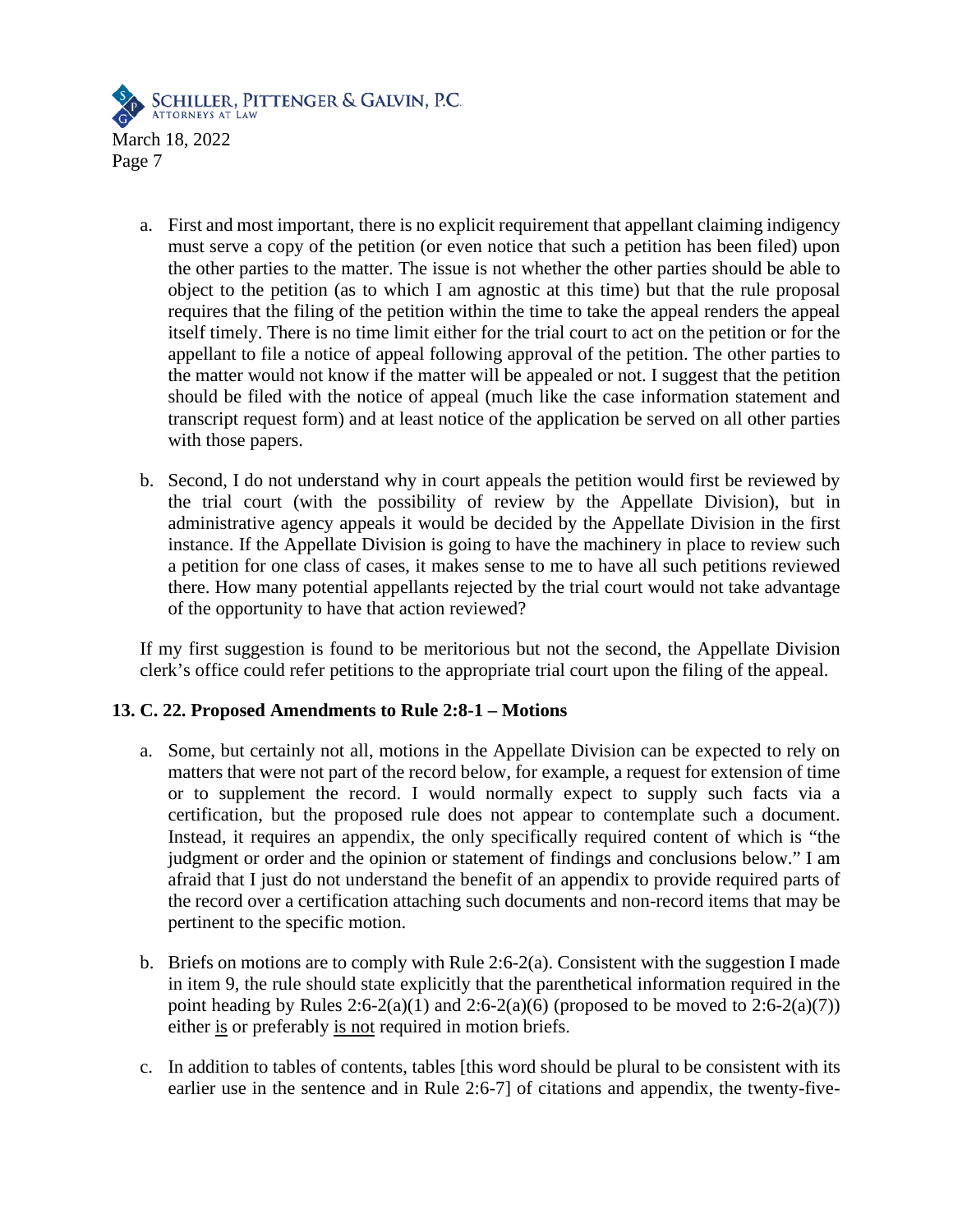

Page 8

page limit should not apply to the table of transcripts proposed to be required by Rule 2:6-  $2(a)(2)(D)$ .

- d. Proposed Rule  $2:8-1(a)(3)$  requires a motion in order to file an over-length brief or appendix. Will such an application require its own appendix?
- e. Proposed Rule  $2:8-1(a)(4)$  permits a certification in lieu of a brief for motions concerning administrative matters relating to an appeal "on good cause shown." How is this showing to be made? I would not expect to file a prior motion (with brief and appendix) to secure permission to file an administrative motion with a certification in lieu of a brief. The other option would be for the certification to set forth good cause, which leaves the possibility that there will be a finding that good cause has not been shown and therefore either the motion will be rejected or denied for procedural reasons. In either event the other parties, assuming that they wanted to oppose the motion, would have to prepare their opposition assuming that good cause would be found. This brings up too many questions for whatever value there is in allowing a certification in lieu of a brief. (Fundamentally, I believe that the purpose of a certification is to introduce facts, not to make legal argument.)

### **14. C. 26. Proposed Amendments to Rule 2:9-8 – Temporary Relief in Emergent Matters**

The proposal reformats the current rule by addressing requests to the Supreme Court in paragraph (a) and to the Appellate Division in paragraph (b). However, paragraph (a) would continue to reference the potential for relief by a single judge of the Appellate Division for matters pending in that court. The same language also appears in paragraph (b). I believe that the duplication is inadvertent, and I suggest that the phrase "or, if the matter is pending in the Appellate Division, by a single judge thereof," be deleted from proposed Rule 2:9-8(a).

### **15. C. 29. Proposed Amendments to Rule 2:11-6(a) – Reconsideration; Page Limits**

Proposed Rule 2:11-6(a)(2) establishes a page limit for motions for reconsideration. I would expect that the intention is to establish that limit for the brief in support of such a motion. (I do note that in some rules there is a reference to a notice of motion while elsewhere that document is just described as a motion.) I would welcome a change in appellate practice to dispense with the requirement of a separate notice of motion and supporting brief and combine the two documents into a single "motion" in the form of a brief (similar to a petition for certification).

### **16. C. 31. Proposed Amendments to** *Rule* **2:13-1(b) – Presiding Justice or Judge**

The proposal would change the title of the Presiding Judge for Administration to Chief Judge of the Appellate Division, but the title of the other presiding judge who could be appointed to assist the chief judge would remain Deputy Presiding Judge for Administration. I suggest that this title should be changed to Deputy Chief Judge for the sake of consistency.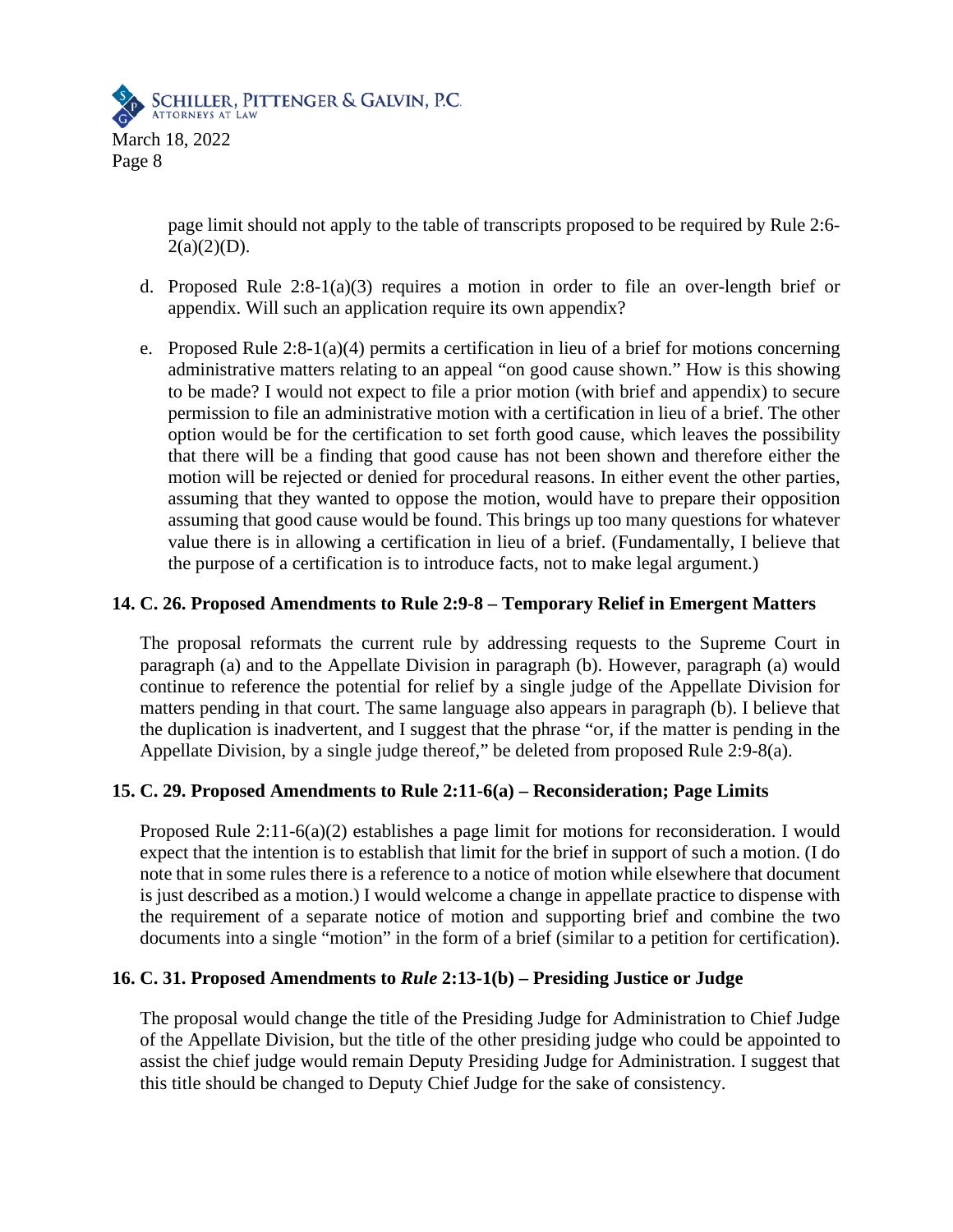

## **17. G. Proposed Amendments to** *Rule* **4:42-2 – Judgment Upon Multiple Claims and** *Rule* **4:49-2 – Motion to Alter or Amend a Judgment or Order**

I agree that there is continuing confusion regarding the standards and timing requirements for reconsideration of interlocutory versus final orders. I suggest that this confusion arises from the fact that a party or attorney unfamiliar with the distinction would likely be drawn to *Rule* 4:49-2, captioned "Motion to Alter or Amend a Judgment or Order," the text of which currently does not suggest a distinction between final and non-final orders, rather than *Rule* 4:42-2, captioned "Judgment on Multiple Claims." While the proposed amendment of the caption of *Rule* 4:42-2 may make the subject matter more apparent, this rule would continue to address two distinct topics. I believe that the confusion would be more effectively dispelled if the subject matter of reconsideration were comprehensively addressed in *Rule* 4:49-2 (say by recodifying current content as *Rule* 4:49-2(a) and adding *Rule* 4:49-2(b) to address interlocutory orders). I therefore propose that the two Rules be amended as follows:

### **4:42-2. Judgment Upon Multiple Claims**

If an order would be subject to process to enforce a judgment pursuant to R. 4:59 if it were final and if the trial court certifies that there is no just reason for delay of such enforcement, the trial court may direct the entry of final judgment upon fewer than all the claims as to all parties, but only in the following circumstances: (1) upon a complete adjudication of a separate claim; or (2) upon complete adjudication of all the rights and liabilities asserted in the litigation as to any party; or (3) where a partial summary judgment or other order for payment of part of a claim is awarded. In the absence of such direction, any order or form of decision which adjudicates fewer than all the claims as to all the parties shall not terminate the action as to any of the claims, and it shall be subject to revision at any time before the entry of final judgment in accordance with R.  $4:49-2(b)$  in the sound discretion of the court in the interest of justice. To the extent possible, application for reconsideration shall be made to the trial judge who entered the order.

### **4:49-2. Motion to Alter or Amend a Judgment or Order**

(a) Except as otherwise provided by R. 1:13-1 (clerical errors) a motion for rehearing or reconsideration seeking to alter or amend a judgment or final order appealable of right under R. 2:2-3(a) or (b) shall be served not later than 20 days after service of the judgment or order upon all parties by the party obtaining it. The motion shall state with specificity the basis on which it is made, including a statement of the matters or controlling decisions which counsel believes the court has overlooked or as to which it has erred, and shall have annexed thereto a copy of the judgment or final order sought to be reconsidered and a copy of the court's corresponding written opinion, if any.